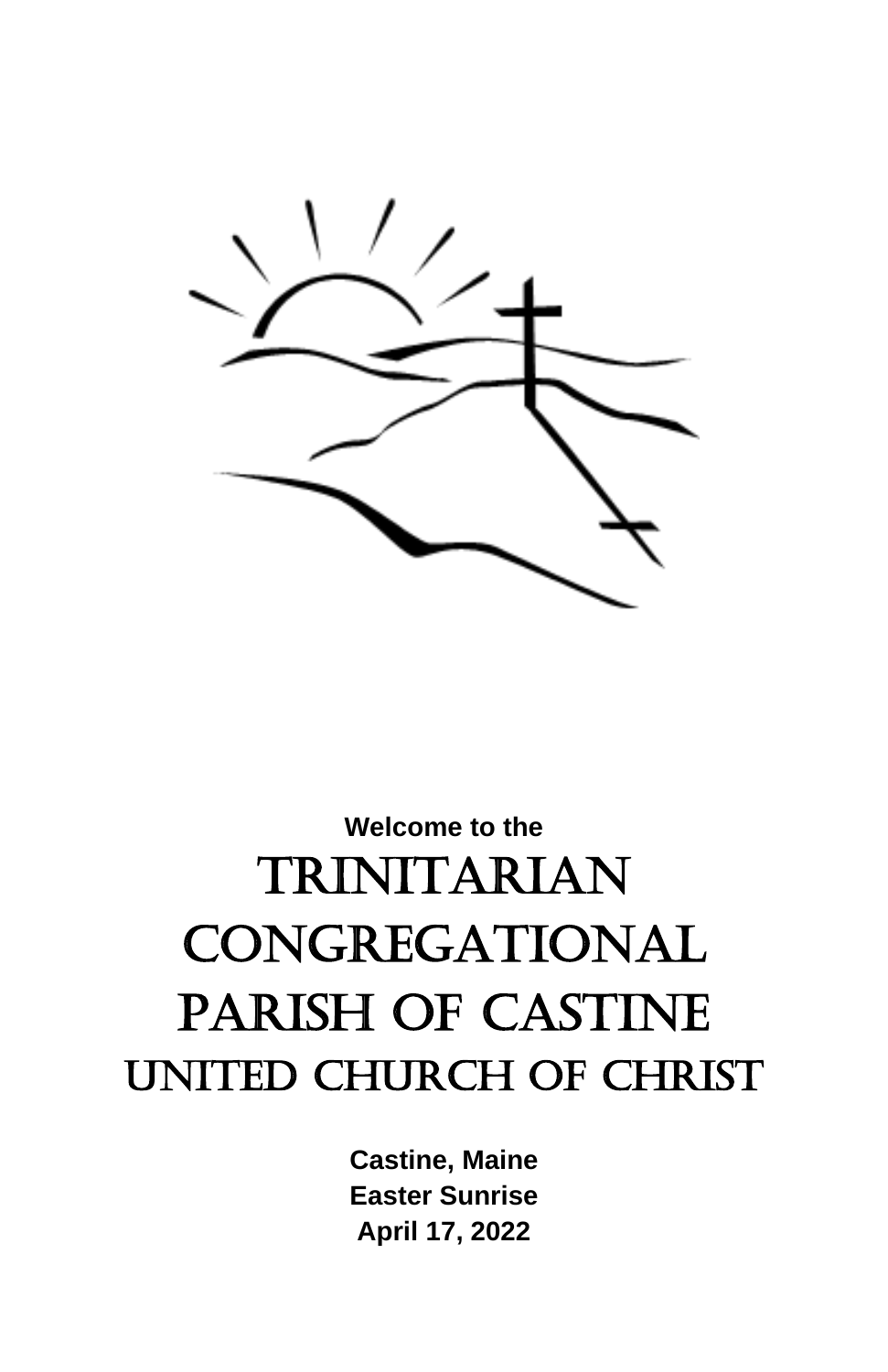## **TRINITARIAN CONGREGATIONAL PARISH OF CASTINE UNITED CHURCH OF CHRIST Castine, Maine Easter Sunrise**

April 17, 2022 5:40 am

Pastor **Gary Hatter** Deacon: Ruth Anne Vagt

Ministers: All Members

GATHERING AS A COMMUNITY OF FAITH

WELCOME

THE EASTER STORY John 20:1 - 18

AN EASTER AFFIRMATION (Responsively)

There was darkness over the earth before creation; **There is darkness in the womb before birth;** The seed grows in darkness before it meets the light; **There was darkness in the tomb before** 

**resurrection.**

But now Christ is risen!

**The dawn has come.**

A new creation has commenced.

**The world is born anew.**

Christ is Risen.

**HE IS RISEN INDEED!**

Thanks be to God!

**ALLELUIA! ALLELUIA! AMEN!**

HYMN *I Come to the Garden Alone (In the Garden)* C. Austin Miles

> *I come to the garden alone, While the dew is still on the roses; And the voice I hear, falling on my ear, The Son of God discloses.*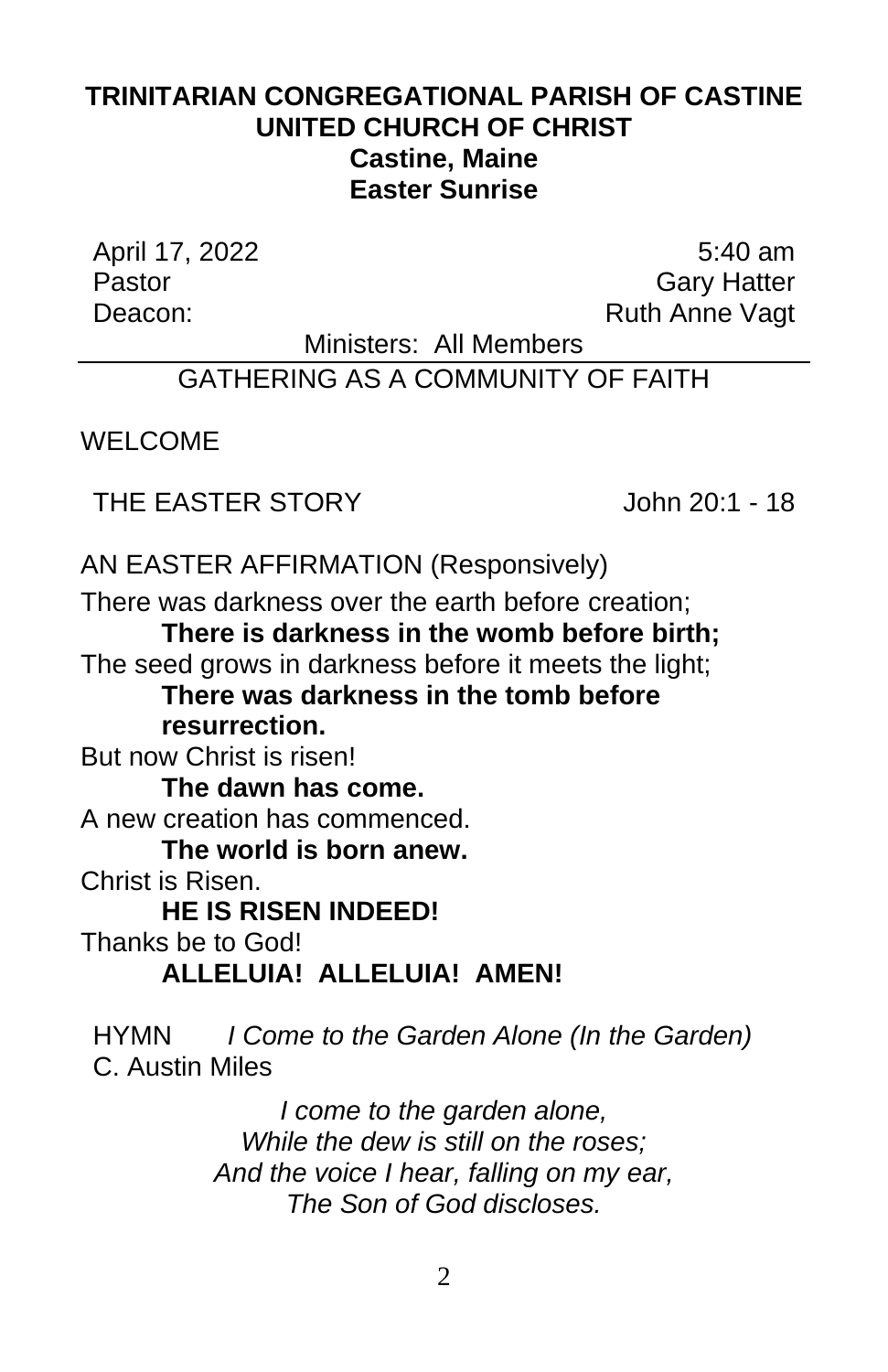*Refrain:*

*And He walks with me, and He talks with me, And He tells me I am His own, And the joy we share as we tarry there, None other has ever known.*

*He speaks, and the sound of His voice Is so sweet the birds hush their singing; And the melody that He gave to me Within my heart is ringing. [Refrain]*

*I'd stay in the garden with Him Tho' the night around me be falling; But He bids me go; thro' the voice of woe, His voice to me is calling. [Refrain]*

A PRAYER OF THANKSGIVING **(Unison)**

**This is the day that you have made, O Lord, and we rejoice and give thanks for it. For in your fullness of time, and in accordance with your plan and will, you not only accepted the sacrifice of your son for our sins; you raised Jesus from the dead, and gave him victory over the world's ways. And so today we stand here in your presence, freed from sin and turned to new life in Christ Jesus, who leads us to peace and justice in your coming kingdom. Thanks be to you, O Lord, for your great gift to us. Thanks be to you, O Lord, for your steadfast love for us. Thanks be to you, O Lord, for the covenant that you continue to write on our hearts. You are our God. We are your people. We give our thanks in the name of your Living Word, our Lord and Savior Jesus Christ, who lives and reigns with you and the Holy Spirit forevermore. Amen.**

## AN EASTER REFLECTION

## THE CHURCH AT PRAYER

An Easter Prayer